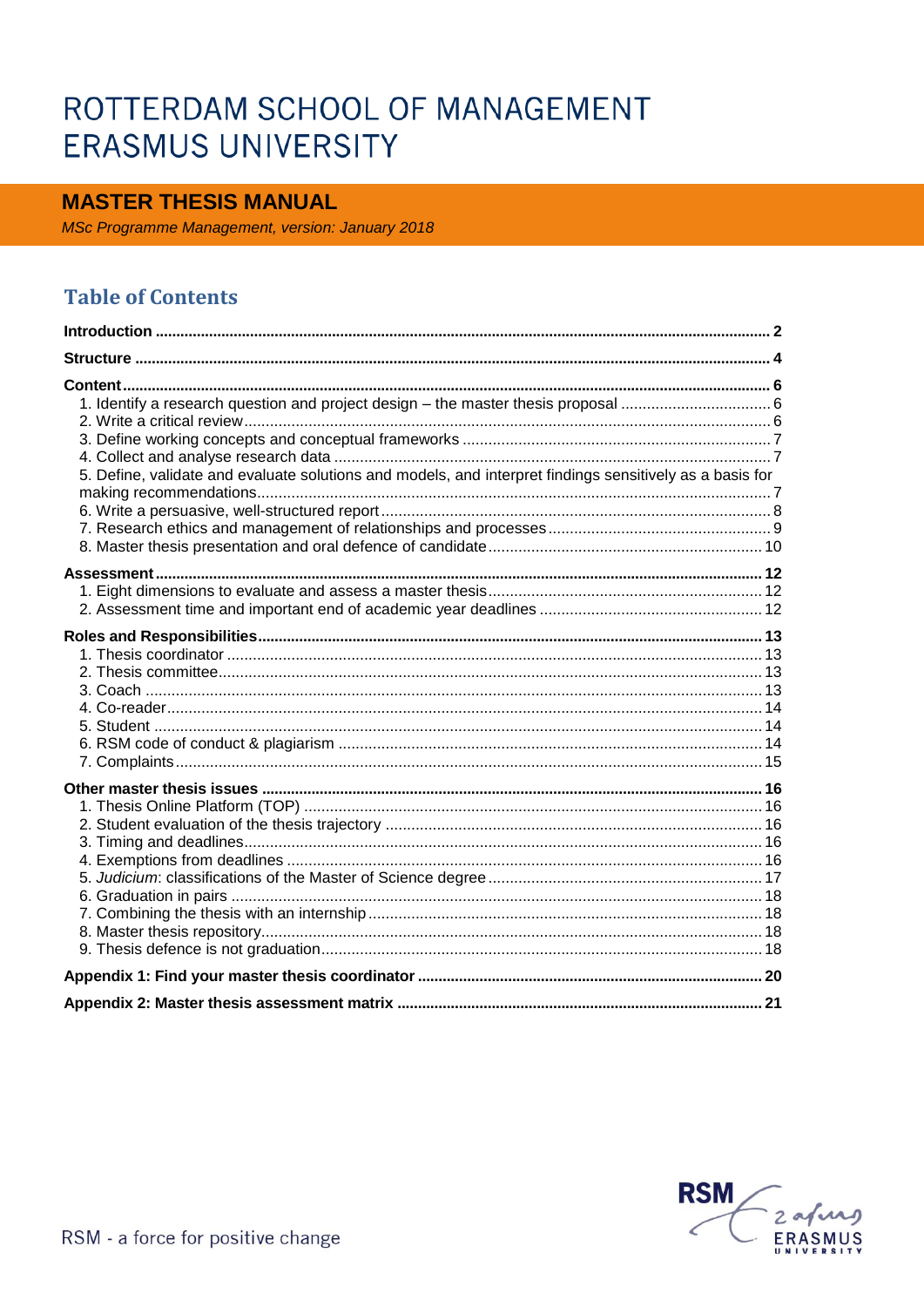#### <span id="page-1-0"></span>**Introduction**

**This manual is for students participating in one of the pre-experience Master of Science (MSc) programmes at the Rotterdam School of Management, Erasmus University (RSM).** 

During the MSc at RSM, students are required to conduct independent, individual research in the academic field of their chosen master programme. Students should be able to report the entire research process leading to the master thesis, from formulating problems to describing findings, conclusions and recommendations. The aim of the master thesis is to provide students with the skills to conduct business and management research in an academically sound way. The master thesis and research methods course together mostly count for 20 ECTS and form an integral and important part of all MSc programmes. This manual gives detailed requirements for the structure, content and assessment of the master thesis.

Students are referred to the website listed below for information, general procedures, rules and regulations relating to the master thesis process. Master thesis co-ordinators can inform students of additional programmespecific rules and procedures; see Appendix 1 for contact information. Also, research clinics and similar courses can provide valuable information.

#### **www.rsm.nl/masterthesis**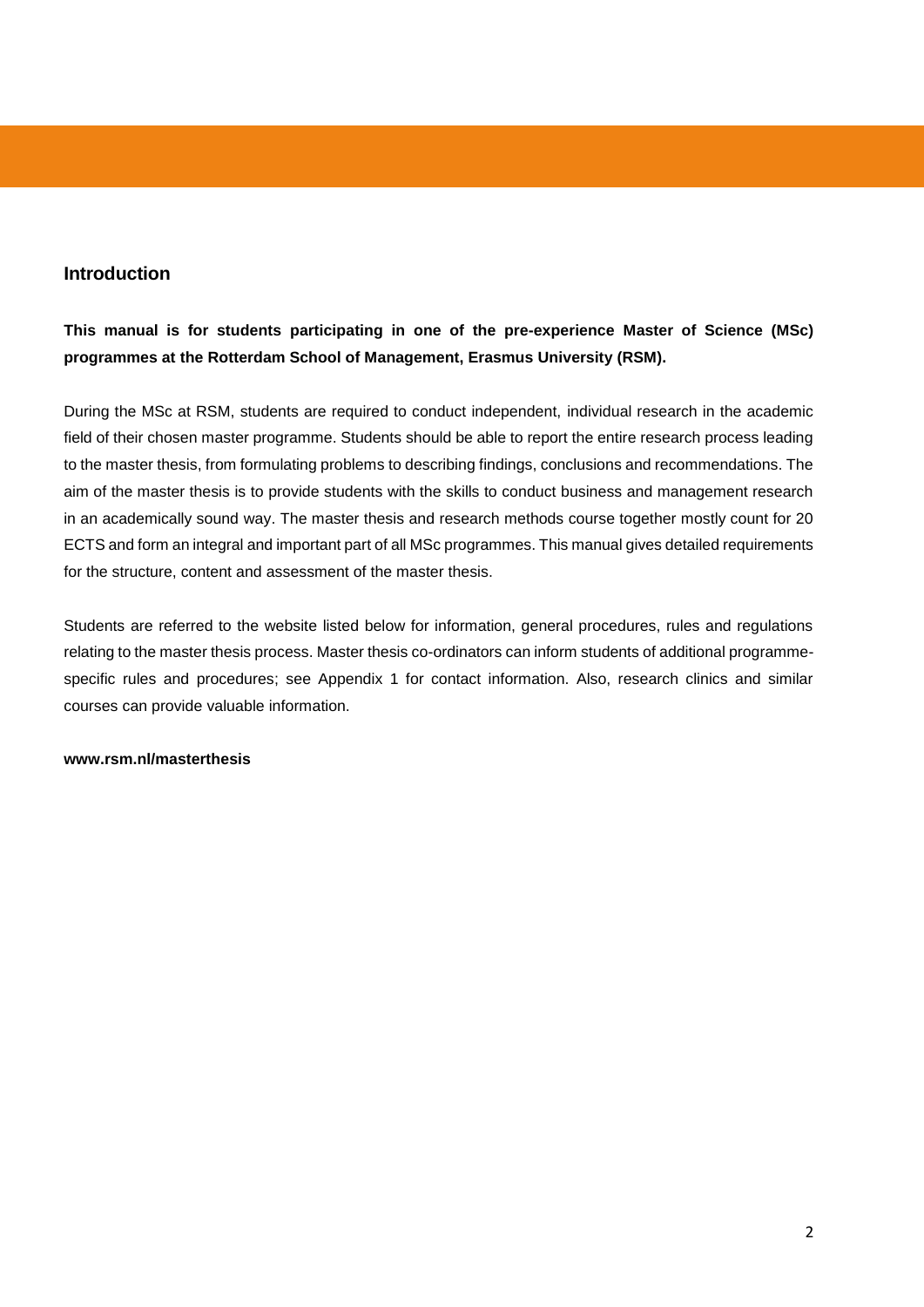

#### *Figure 1: Schematic thesis process*

Please note that admission to the oral defence means a preliminary pass of the thesis trajectory. In order to graduate, student should fulfill all curriculum components.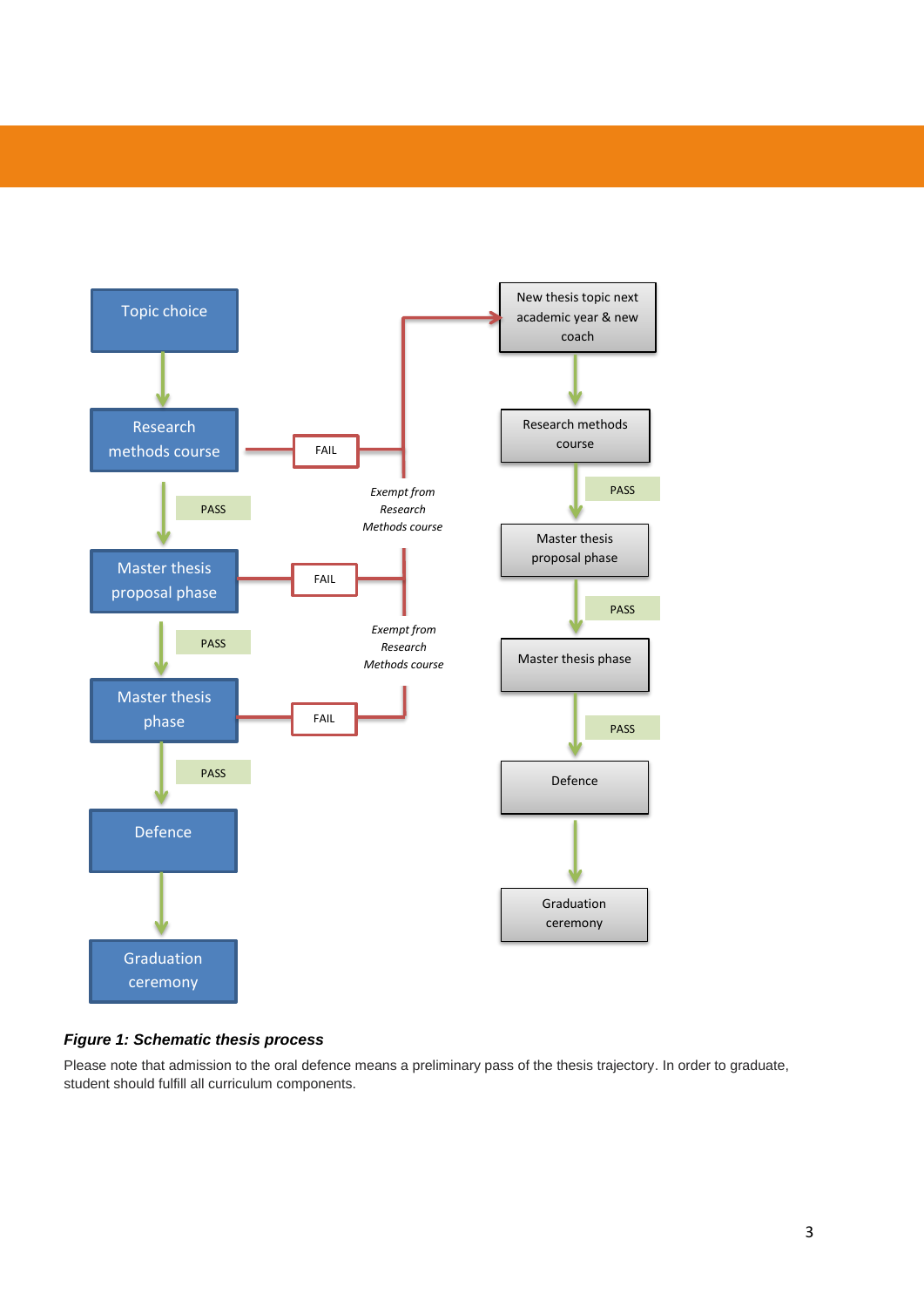#### <span id="page-3-0"></span>**Structure**

**The number of pages for the master thesis may vary depending on the programme and can range from approximately 30 to 70 pages, excluding executive summary, literature list and appendices. The master thesis should be written in English<sup>1</sup> .** 

The master thesis should comprise the following elements.

#### **Cover page**, including:

- master thesis title;
- author's name and student number;
- MSc programme that the student followed;
- full names of the master thesis coach and co-reader;
- date on which the master thesis is submitted.

#### **Preface**, stating that:

The copyright of the master thesis rests with the author. The author is responsible for its contents. RSM is only responsible for the educational coaching and cannot be held liable for the content.

**Executive summary** of approximately 1,000 words.

#### **Table of contents**.

**Introductory chapter** containing most of the information formulated in the research proposal.

**Theoretical chapter(s)** describing the literature review and the conceptual framework.

**Chapter(s) on the research findings** containing descriptions of research methodology, data collection and data analyses.

**Concluding chapter** with the answers to the research question, interpretation of the findings, recommendations and reflections on the thesis research project.

**Reference list** in which all theoretical and practical sources are properly ranked and listed.

 $\overline{a}$ <sup>1</sup> Exemption requests must be submitted at the Examination Board.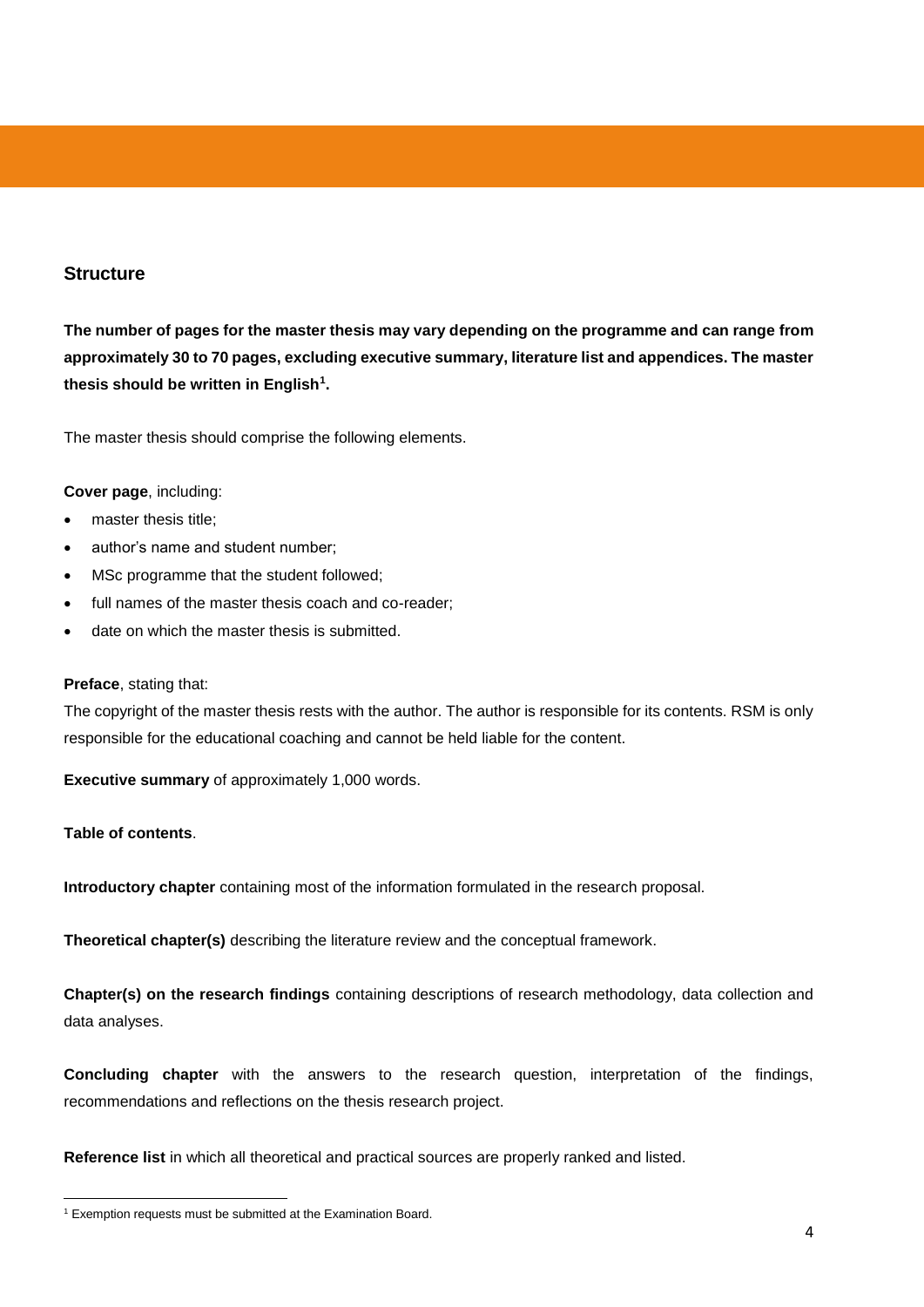**Appendices** can be added to complete the master thesis.

For additional information on writing a thesis report, consult the Skills Sheets<sup>2</sup> and other sources, such as the *APA Publication Manual* [\(www.apastyle.com\)](http://www.apastyle.com/), the EUR *[References and citations course](https://www.eur.nl/ub/nl/trainingsupportportal/trainingsupportsearch/trainingsupportdetail/?view=showDetailed&id=177&q=citation)* and the RSM *[Handout](https://www.rsm.nl/fileadmin/Images_NEW/Current_Students/IBA/Handout_referencing_2016_v2.pdf)  [of Referencing 2016](https://www.rsm.nl/fileadmin/Images_NEW/Current_Students/IBA/Handout_referencing_2016_v2.pdf)*. These explain suitable and consistent reference styles, for example quotations, reference citations in texts, and reference lists.

 $\overline{a}$ 

<sup>2</sup> Tulder, R.J.M. van (2012). *Skill Sheets: an integrated approach to research, study and management.* Amsterdam, Pearson Benelux (2nd edition).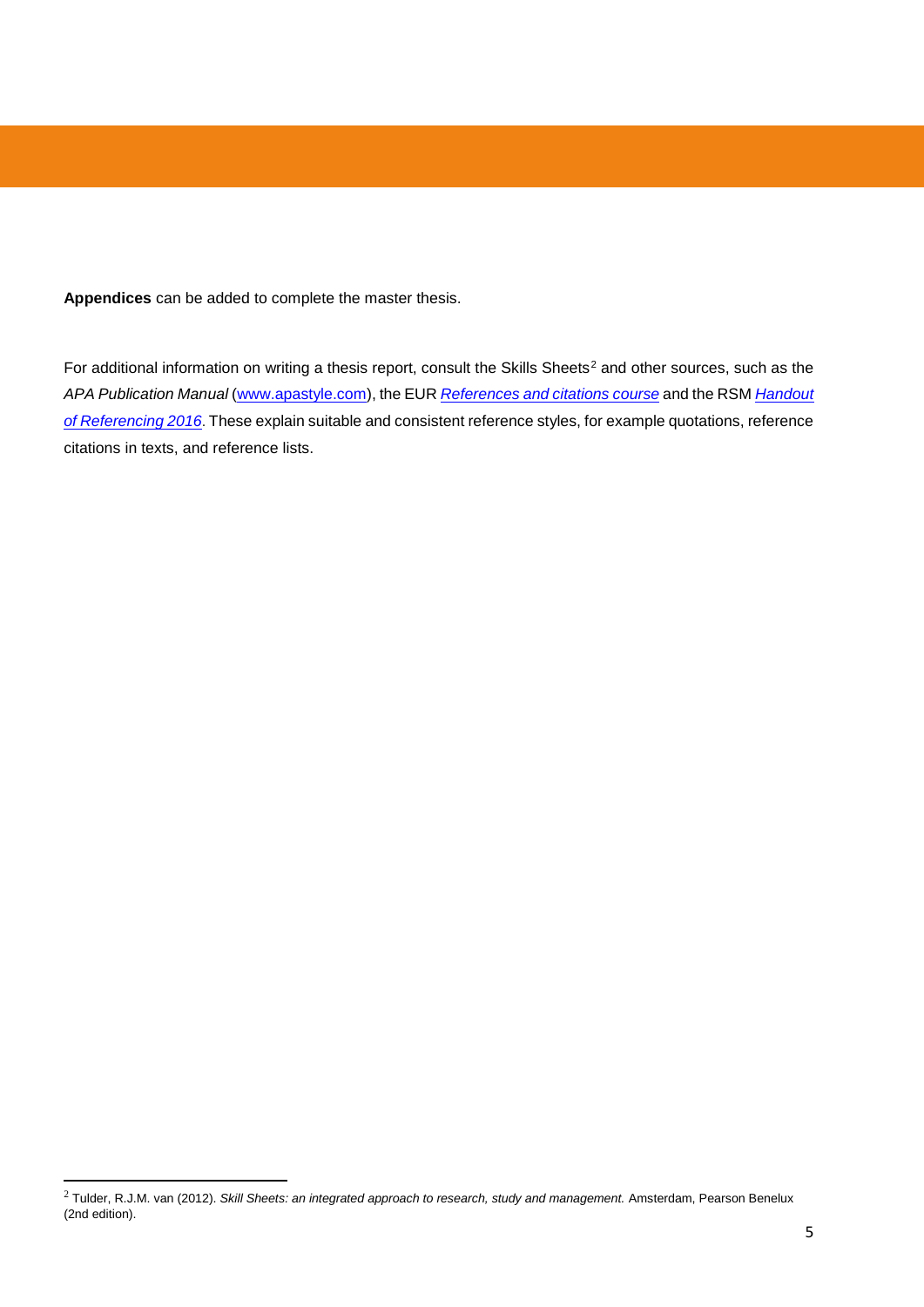#### <span id="page-5-0"></span>**Content**

#### <span id="page-5-1"></span>**1. Identify a research question and project design – the master thesis proposal**

The proposal delineates a research idea that the research will pursue. The thesis subject, project design, theoretical approach, research question and research methodology should relate to the subject and field of the student's MSc programme.

The **master thesis proposal** serves as a starting and anchor point for the master thesis. The proposal gives the coach and co-reader an initial idea of what to expect from the student.

It should identify a research question and project design. More specifically, the proposal should:

- set the scene and briefly describe the context;
- describe the research objective: what will the research contribute to theory and management practice? In practice-oriented research, is the contribution aimed at finding a problem, diagnosis, design, implementation or evaluation<sup>3</sup>?
- **formulate a research question or questions which should be answered in order to achieve the objective;**
- explain why the study is important and to whom;
- formulate a provisional conceptual model: what are the main concepts and how are they related in theory?
- describe and explain the research design, for example survey, experiment, and case study; measurement of concepts; detailed fieldwork plan; and the plan for analysis of data;
- **PEDROPEDE A** timetable for the thesis;
- **nake a provisional literature list.**

#### <span id="page-5-2"></span>**2. Write a critical review**

 $\overline{a}$ 

With the research question in mind, the student should critically review relevant theories and research from available literature in books and journals, such as consulting the Web of Science.

<sup>&</sup>lt;sup>3</sup> Keep in mind that a thesis is a publicly accessible document: research results must be publicly accessible in order to be verified, discussed and opposed. Therefore, a thesis may not include any confidential information. Only in very special cases an exemption can be made. Exemption requests (including the motivation of the external organisation and the consent of coach and co-reader) must be submitted at the Examination Board.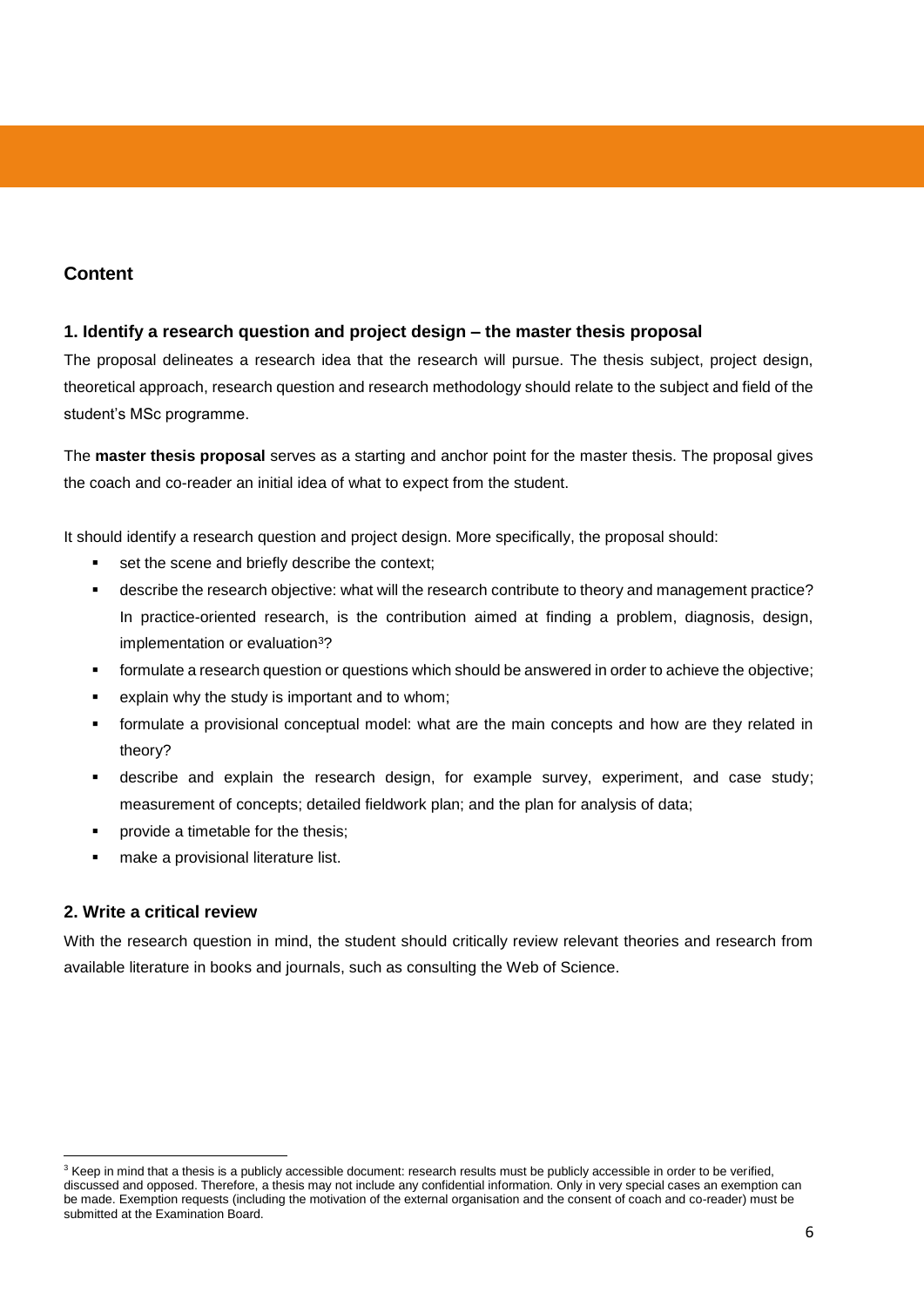#### <span id="page-6-0"></span>**3. Define working concepts and conceptual frameworks**

The conceptual framework should contain all theoretical concepts relevant to the research question, and how they are related (for example see Verschuren, Doorewaard, Poper & Mellion, 2010<sup>4</sup>). The conceptual framework can be used to organise and analyse research data in an effective way<sup>5</sup>.

#### <span id="page-6-1"></span>**4. Collect and analyse research data**

Research methodology and methods should be clearly visible throughout the whole master thesis. In this section, the student should:

- **display research data;**
- discuss the nature of the questions asked and choose an appropriate methodological stance for answering the questions;
- describe, explain and justify the research methods used;
- **•** outline the practical and technical aspects of conducting the research;
- consider ethical issues connected with the project.

In the presentation and analysis of findings, the student should:

- **describe findings and their meaning;**
- **F** refer back to the literature review and the conceptual framework;
- use the literature to interrogate and evaluate own research material and vice versa.

Presentation and analysis may require several chapters, for example:

- one chapter for presentation and one for analysis;
- several chapters, each presenting a different case study.

Students should give only a description of actual findings at this stage of the master thesis.

### <span id="page-6-2"></span>**5. Define, validate and evaluate solutions and models, and interpret findings sensitively as a basis for making recommendations**

When all data are collected and analyses are completed, findings should be interpreted. In case of designoriented research, a decision model and problem solution should be generated, tested, validated and

 $\overline{a}$ <sup>4</sup> Verschuren, P., Doorewaard, H., Poper, R & Mellion, M.J. (2010). *Designing a research project.* The Hague, Eleven International Publishing (2nd edition).

<sup>&</sup>lt;sup>5</sup> There is ample information available, for example in the university library, on quantitative research, qualitative research, observational studies, case studies, interview techniques, and literature review methods.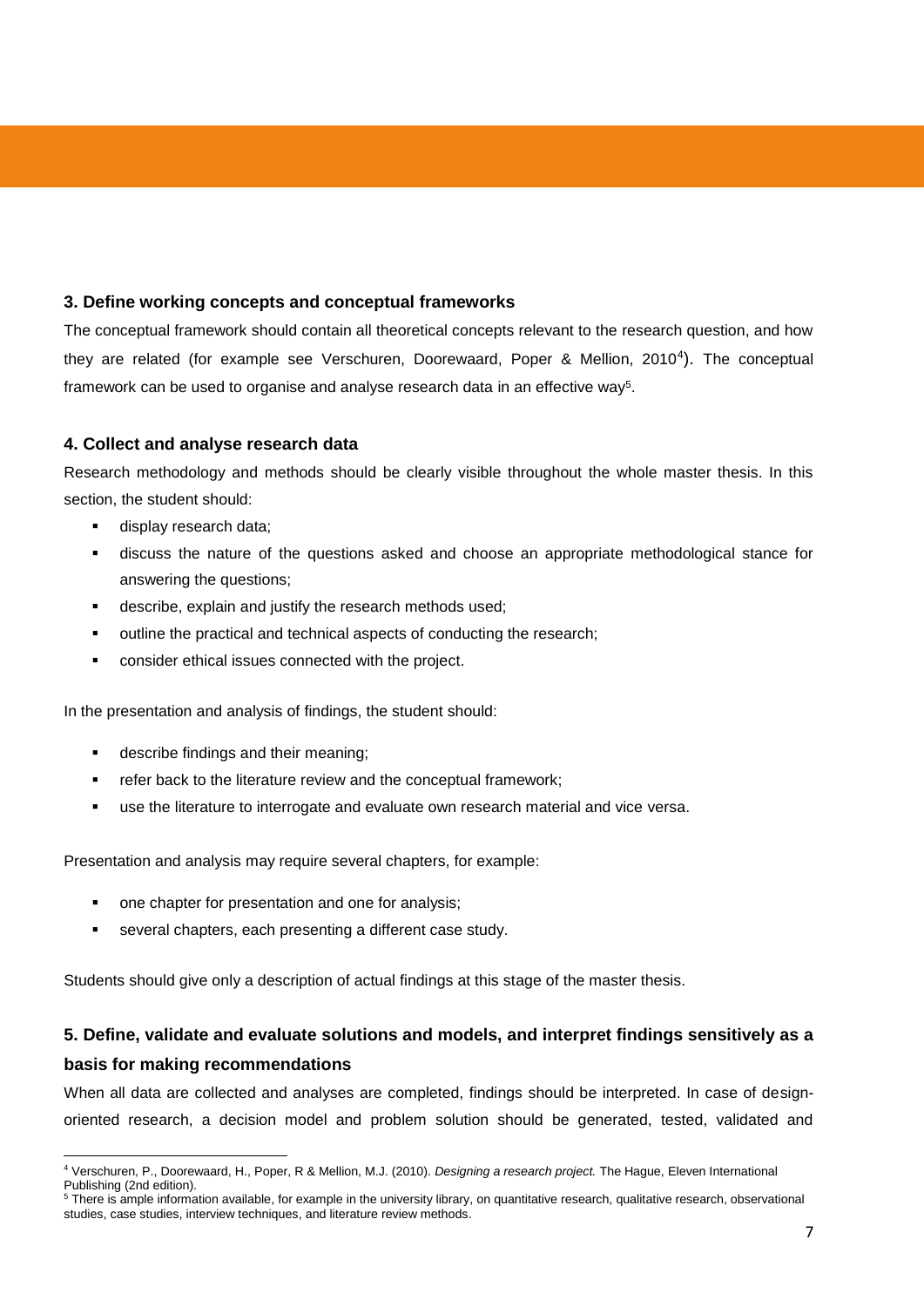evaluated. Always refer back to theory findings and research material to present the relation between the outcomes of research related to those already existing.

In the conclusions and recommendations, the student must:

- **formulate an answer to the main research question;**
- summarise the main argument and its theoretical and practical relevance;
- discuss the validity and reliability of findings and arguments;
- **frame the conclusions and recommendations if appropriate;**
- discuss any issues concerning the implementation of the conclusions or any recommendations;
- reflectively critique the account provided in the thesis concerning theoretical approach and methodology;
- **nake recommendations for future research.**

Conclusions are drawn up at the end of the master thesis process. These are not the same as research findings or research analysis, but should be an interpretation of the findings. For this section, it would be appropriate to discuss the key contribution of the research in the light of previous knowledge.

There are three types of conclusions:

- **research conclusions**: students' understanding of the processes and dynamics of the subject the researched;
- **strategic conclusions**: students' ideas about what actions should be taken in response to the strategic question,
- **recommendations**: practical steps that should be taken to implement the strategic conclusions.

#### <span id="page-7-0"></span>**6. Write a persuasive, well-structured report**

The master thesis should contain essential elements in a logical arrangement. It should describe a clear line of reasoning and argumentation. The content should be clear and consistent.

There are three types of elements essential in a master thesis: the basic line of reasoning, the theoretical line of reasoning and the empirical line of reasoning. These elements should be aligned (see figure 2).

- 1) Elements relating to the **basic line of reasoning**.
	- What is it about? What is the basic issue?
	- Which questions should be asked? How should the student answer these questions?
	- What data has the student found? What are the answers to the questions?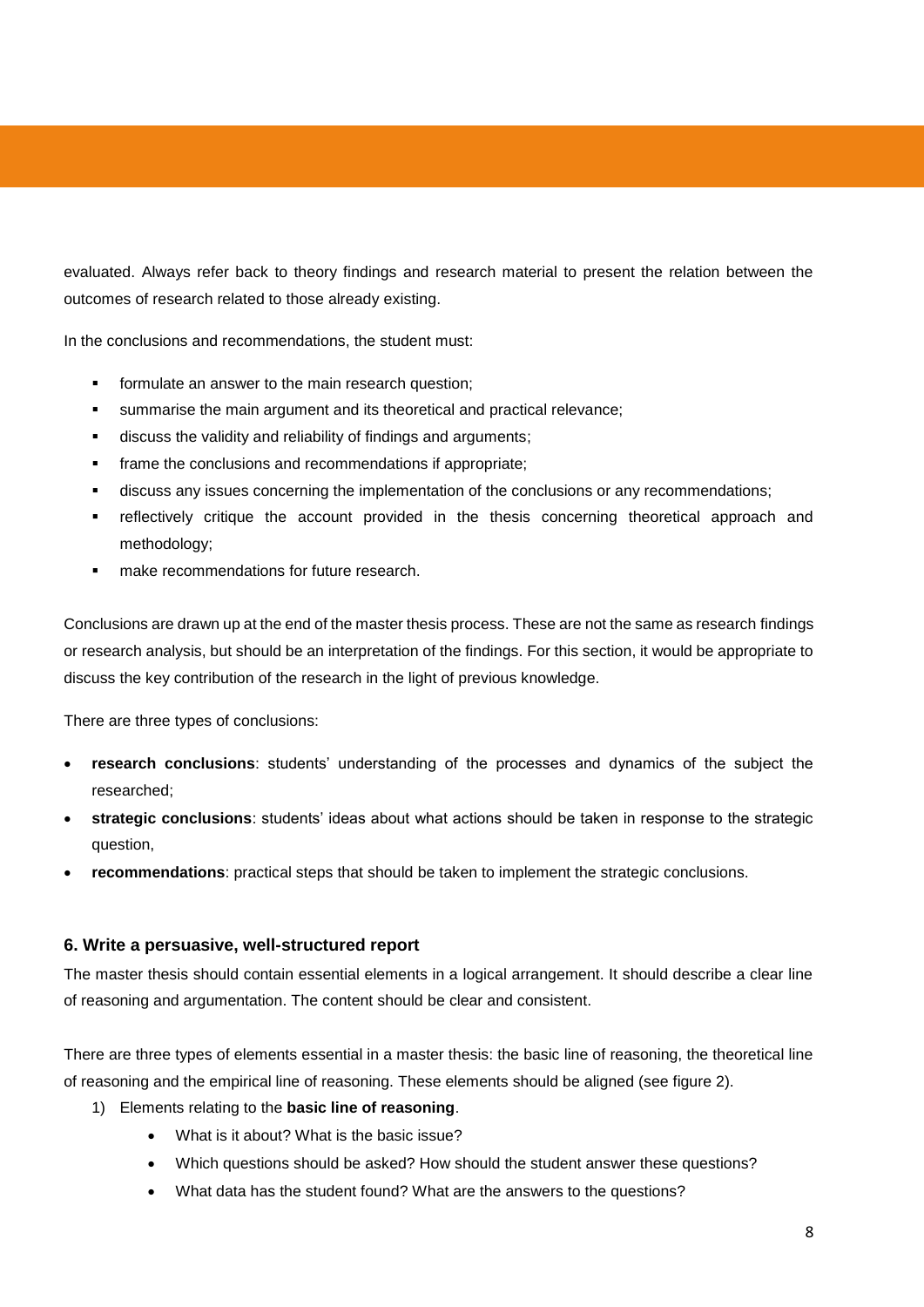- 2) Elements relating to the **theoretical line of reasoning**. These elements constitute the methods or means of getting to the facts, the lens through which one sees them in practice (focus). The reasoning is funnel-like, from general to specific.
	- What common perspectives already exist about the subject in the field of business administration?
	- Which ideas or models tie in with the problem or development with respect to the subject? What is known about these ideas or models?
	- What have other researchers had to say about the subject?
	- What theoretical notions or concepts are selected and how do they answer the questions?
	- How does the student make theory findings manageable in order to apply them in practice?
	- How do these theoretical notions pertain to the subject and to the problem?
- 3) Elements relating to the **empirical line of reasoning**. These elements ultimately comprise the locus: the facts being examined. The reasoning is funnel-like: from general to specific.
	- To which practical situation sector, company or product do they the elements refer?
	- In general, where can research data be retrieved at any given time?
	- How should the data be arranged and compared?
	- Considering the research question, what practical description can now be given?

Last but not least, the thesis document must be well-presented. It should not contain inaccuracies, typographical errors, spelling or grammatical mistakes, and it should have a clear and tidy layout.

#### <span id="page-8-0"></span>**7. Research ethics and management of relationships and processes**

The thesis process is a learning track. Students are expected to show managerial skills and take initiative to ask for and receive feedback from their coach and co-reader in order to graduate successfully. Clear agreements about regular meetings and consultations should be made with the coach and co-reader. During the thesis process, students should be able to demonstrate the ability to conduct individual research and make coherent connections between theory and practice. Successful completion of the master thesis remains the responsibility of the individual student. Research data must be stored and made available for public scrutiny.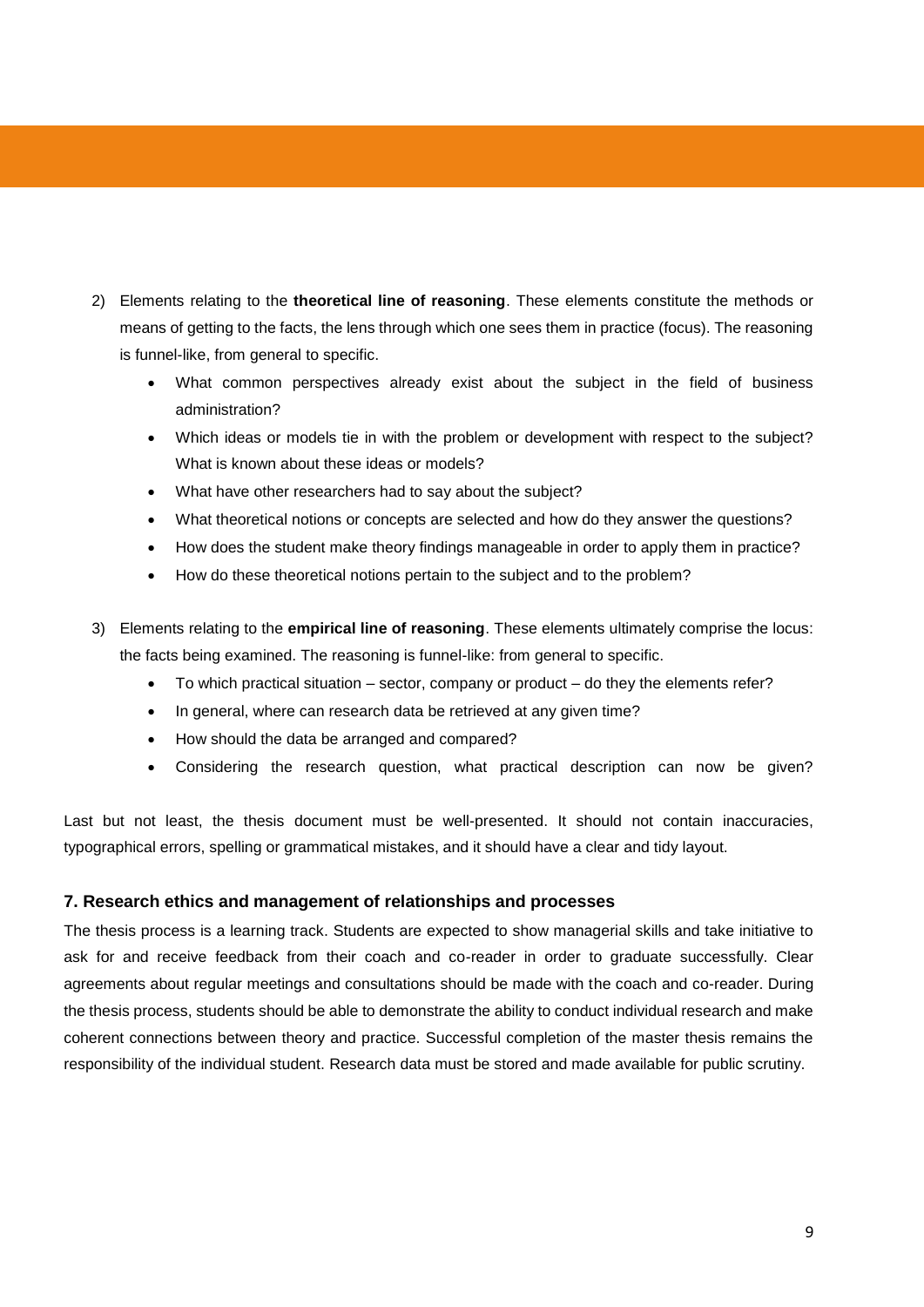



#### <span id="page-9-0"></span>**8. Master thesis presentation and oral defence of candidate**

The master thesis must be defended orally by each student during the master thesis defence, which normally takes place in the office of coach or co-reader. It is a public defence, that means that the student can bring someone with them. Nevertheless, it is not a festive event: festivities with family and friends must wait until the graduation ceremony. During the defence, the student may give a short presentation containing a summary of the research and its main conclusions. Students can bring a laptop for this purpose, but must realise there are no beamers available. Presentations should be in English. The oral defence lasts about one hour:

- the coach opens the session;
- the student presents the subject, findings and main conclusions of the master thesis;
- the master thesis committee questions the student;
- the master thesis committee consults in private to establish the student's final grade;
- the coach and co-reader communicate the final grade to the student.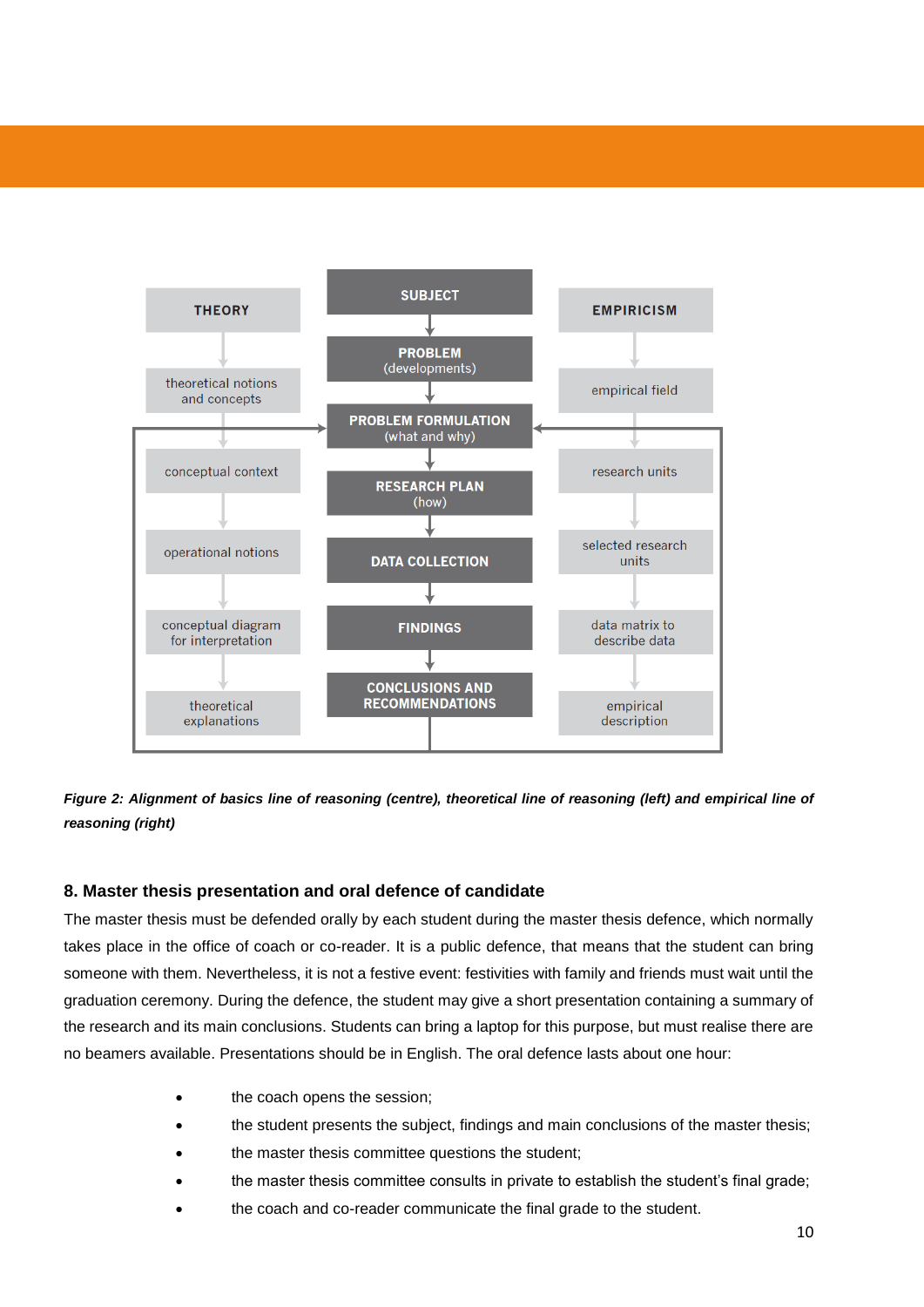After the session, coach and co-reader will record the grade and their deliberations in the Thesis Online Platform (TOP).

Coach and co-reader both take part in the assessment of the thesis. Therefore, both are expected to be present at the thesis defence.

- In case a member of the thesis committee foresees being unable to attend the defence, he or she is expected to arrange replacement in time in consent with the thesis coordinator. The substitute should be a member of the same department.
- In case one of the members is unexpectedly unable to attend the defence, the department concerned is expected to provide for replacement.
- If the department cannot be reached or cannot find a substitute, the defence can take place only if the coach is present or if the coach has explicitly authorised the co-reader to replace him/her.
- If the coach is absent while no arrangement for a substitute from the same department has been made and the co-reader has not explicitly been authorised by the original coach to act on his/her behalf as coach, the thesis defence will be cancelled.

The coach or co-reader should always inform the Examination Board of the substitution by e-mail: eb@rsm.nl.

An online defence (e.g. via Skype) is only permitted with explicit approval of the Examination Board. Approval may be granted if the coach or co-reader resides abroad for a substantial period of time. Approval will generally *not* be granted if the student resides abroad. Students are generally expected to be available for an on-campus face-to-face defence, regardless of their whereabouts. Travel time and/or costs generally do *not* qualify as sufficient reasons for granting an online defence. Only in the case of very special personal circumstances, the Examination Board may decide to grant a student permission for an online defence.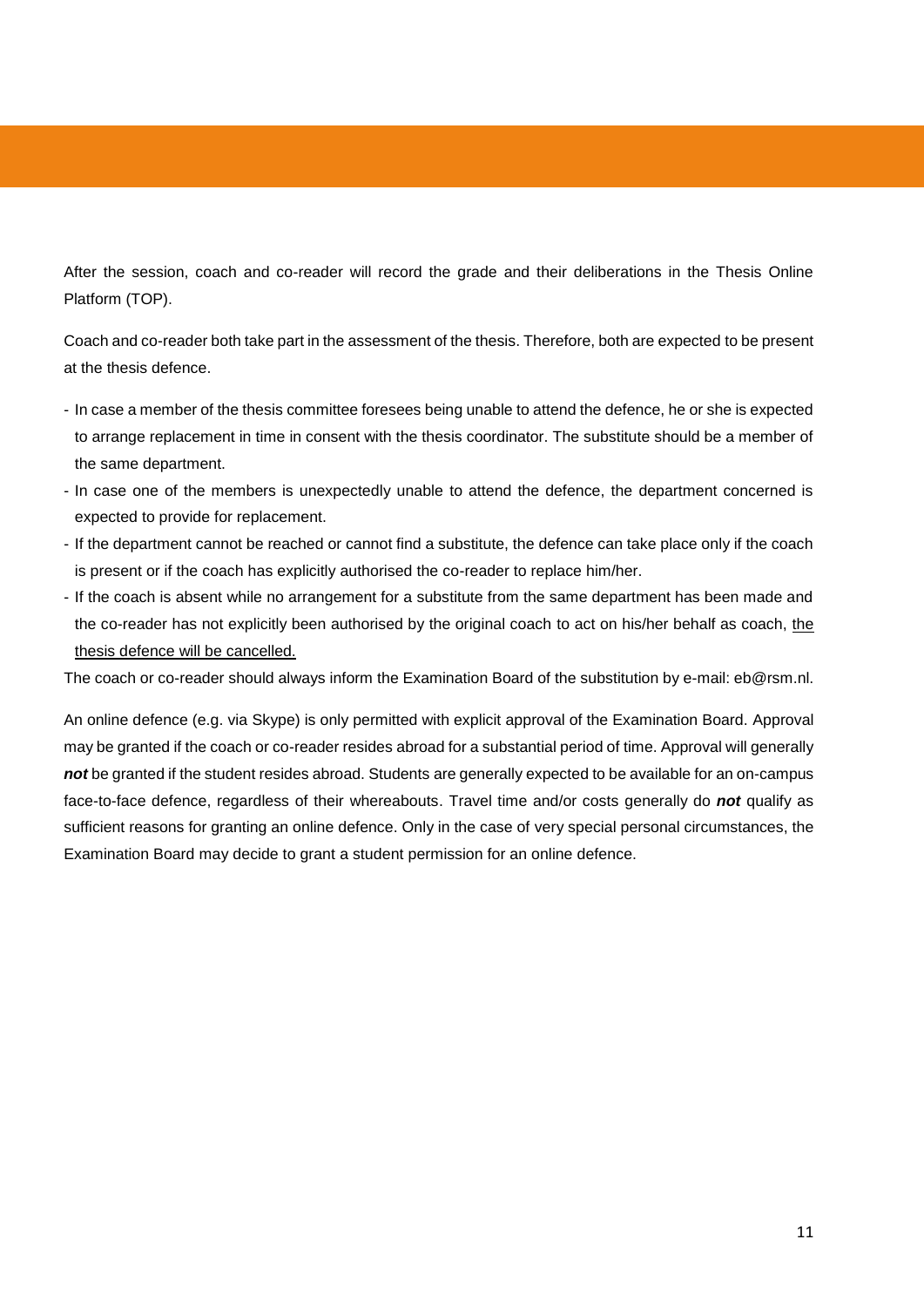#### <span id="page-11-0"></span>**Assessment**

#### <span id="page-11-1"></span>**1. Eight dimensions to evaluate and assess a master thesis**

Each master thesis at RSM will be assessed and evaluated according to the criteria formulated in the diagram in Appendix 2. Each column in the diagram represents a dimension of performance in the master thesis. Please note that the dimensions correspond to the eight paragraphs of the content chapter. Each row corresponds to a level of achievement. The combined dimensions constitute the basis for the final master thesis grade. The master thesis committee will use the diagram to help determine the grade of the master thesis. To determine the grade, the diagram is not imperative but rather guiding. Students are advised to check this diagram in the early stages of conceptualising their master thesis.

#### <span id="page-11-2"></span>**2. Assessment time and important end of academic year deadlines**

The master thesis committee is required to assess a proposal and the thesis within two weeks at the latest, to ensure that the trajectory does not suffer delays in terms of student progress and/or administrative processes. The thesis trajectory will be assessed immediately after the oral defence.

In order to safeguard the graduation within the Academic Year (AY) and avoid having to reregister for the next AY, the following deadlines must be adhered to:

- The student must be admitted to the defence by **28 August 2018** at the latest. The TOP record should read 'Defence'. If not, the student cannot graduate in that AY

#### AND

- The defence should take place before **15 September 2018**

AND

- The grading form must have been submitted by **19 September 2018** at the latest. The TOP record should read 'Thesis Done'. If not, the student will not graduate in that AY.

#### **Final version = Final version**

The assessment must be based on the version that is submitted in Thesis Online Platform and not on any other version. Students should take care that this version is indeed complete and are therefore strongly advised to do a final check on spelling, grammatical mistakes, typographical errors and tidy layout, as this is taken into account when grading the thesis.

The final thesis that is uploaded in the Thesis Online Platform will be stored in the thesis repository and will be used by the accreditation bodies to judge the trustworthiness of the administration and the quality control systems respectively. Therefore, it is of the utmost importance that the final version of the thesis is used.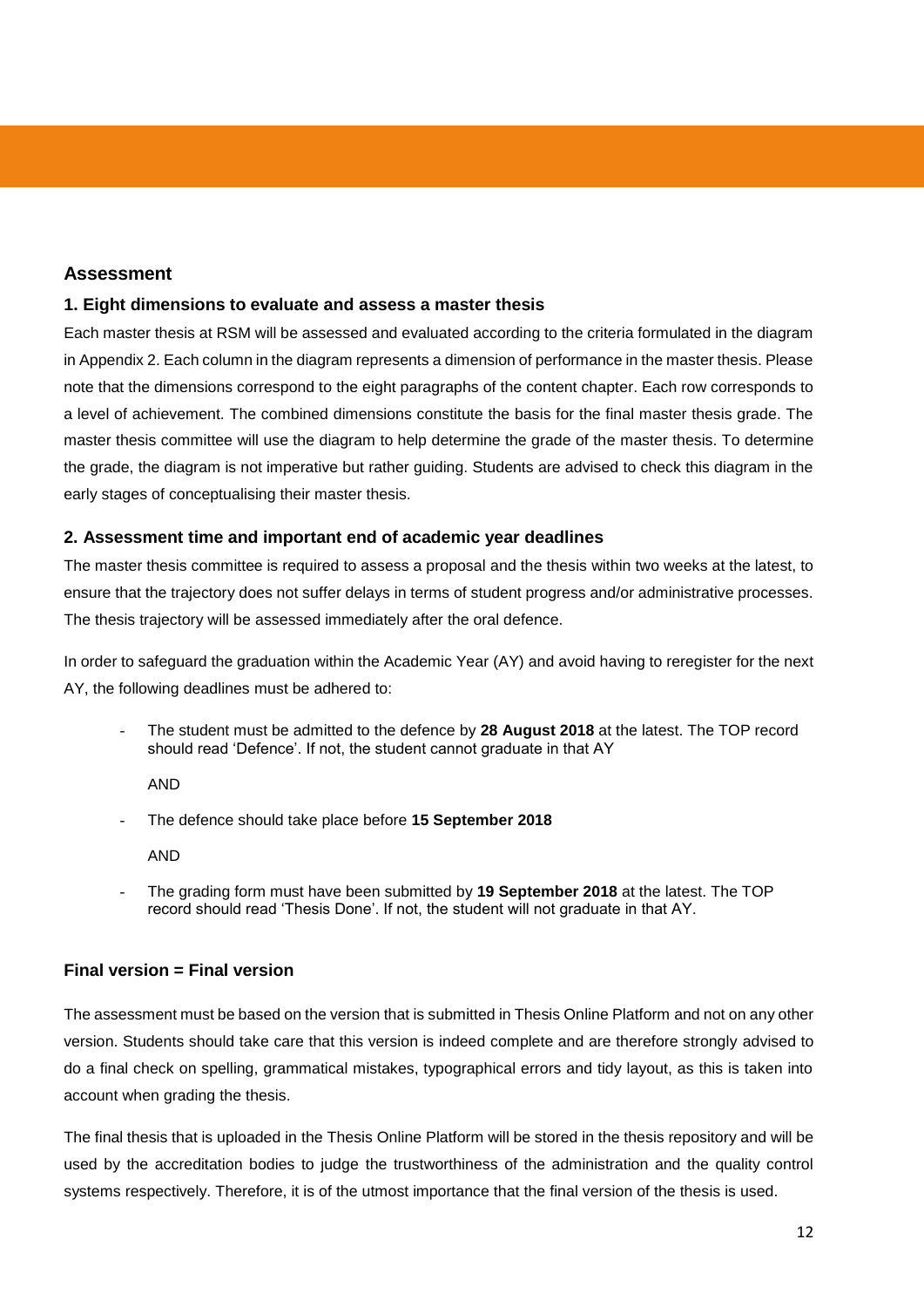#### <span id="page-12-0"></span>**Roles and Responsibilities**

#### <span id="page-12-1"></span>**1. Thesis coordinator**

Help and general advice on all aspects of the master thesis can be provided by the MSc programme master thesis co-ordinator.

#### <span id="page-12-2"></span>**2. Thesis committee**

Each master thesis will be assessed by a master thesis committee. This committee consists of a coach and a co-reader. The coach must be a member of the academic RSM personnel associated with the department offering the student's MSc programme, unless otherwise approved by the Examination Board. The co-reader is preferably a member of the academic RSM personnel associated with another MSc programme than the one with which the coach is associated. However, coach and co-reader are allowed to be members of the same department offering the MSc Programme, with several exceptions. Specifically, (co-)promotors are not allowed to sit on a thesis committee with their PhD students, and job appraisers are not allowed to form a committee with job appraisees without a PhD degree.

Furthermore, at the request of a student, an internal or external expert may be temporarily appointed as a co-reader of a thesis committee. This person must meet the following requirements: a completed PhD, or a university master´s degree with demonstrable extensive experience in performing scientific research. This examiner may act as coreader only. The student must submit a request at the Examination Board via ec@rsm.nl.

In addition, at least one of the members of the thesis committee should be a tenured or tenure track faculty member. Hence, pairs consisting exclusively of PhD candidates and/or untenured full-time or part-time lecturers are not allowed.

#### <span id="page-12-3"></span>**3. Coach**

Once a student has chosen a subject, a coach will be appointed, usually in consultation with the master thesis co-ordinator. The student and coach should meet at least six times over the course of the trajectory.

The **coach** has the responsibility to:

- approve the thesis proposal, together with the co-reader;
- agree with the student on the planning of the trajectory, such as deadlines, drafts, and feedback;
- provide quidance on all activities in the context of the master thesis:
- offer regular assessments of draft versions of the proposal and thesis;
- be available to provide timely feedback;
- approve the thesis and admit the student to the thesis defence, together with co-reader;
- conduct the final defence and award the final grade, together with co-reader.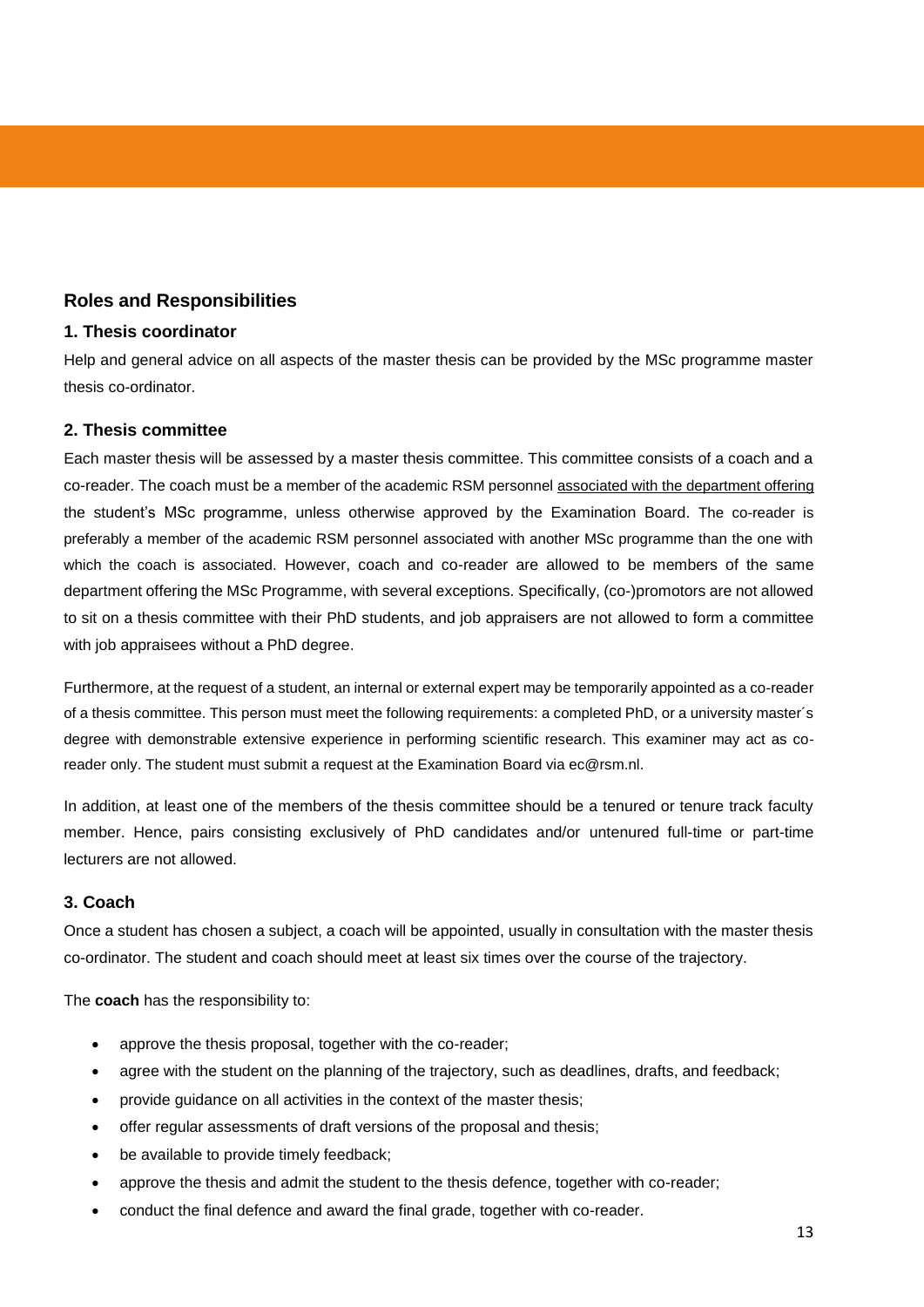#### <span id="page-13-0"></span>**4. Co-reader**

In some programmes students should actively search for a co-reader themselves, in other programmes the coreader is assigned to the student by the thesis co-ordinator. Thesis coordinator will inform students about the procedure. A co-reader should be an RSM faculty member from a different MSc programme than the coach, unless otherwise approved by the Examination Board as described above in the chapter *Thesis Committee*. The student and co-reader should meet at least three times over the course of the thesis trajectory.

#### The **co-reader has the responsibility to**:

- assist the coach in providing quidance to the overall thesis process;
- provide alternative perspectives on the research;
- discuss fundamental criticism on the master thesis;
- give advice in case of major differences of opinion between coach and student;
- approve the thesis proposal, together with the coach;
- approve the thesis and admit the student to the thesis defence, together with the coach;
- conduct the final defence and award the final grade, together with the coach.

#### <span id="page-13-1"></span>**5. Student**

The **student** has the responsibility to:

- take active charge of their own thesis process;
- dedicate themselves fully and invest sufficient time for their research;
- communicate timely to coach and co-reader when feedback or guidance is required and initiate meetings to this end;
- adhere to deadlines;
- abide by RSM's code of conduct;
- successfully complete the master thesis.

#### <span id="page-13-2"></span>**6. RSM code of conduct & plagiarism**

Whichever research methodology or method is used, students intending to gather empirical material should always announce they are master students from RSM in the process of preparing their master thesis. Students should take care to avoid giving the impression that data collection is for research by RSM faculty. Students cannot use RSM's official logo, letter headings or stationary. The thesis cannot be used towards the purpose of any other degree programme, at RSM or otherwise.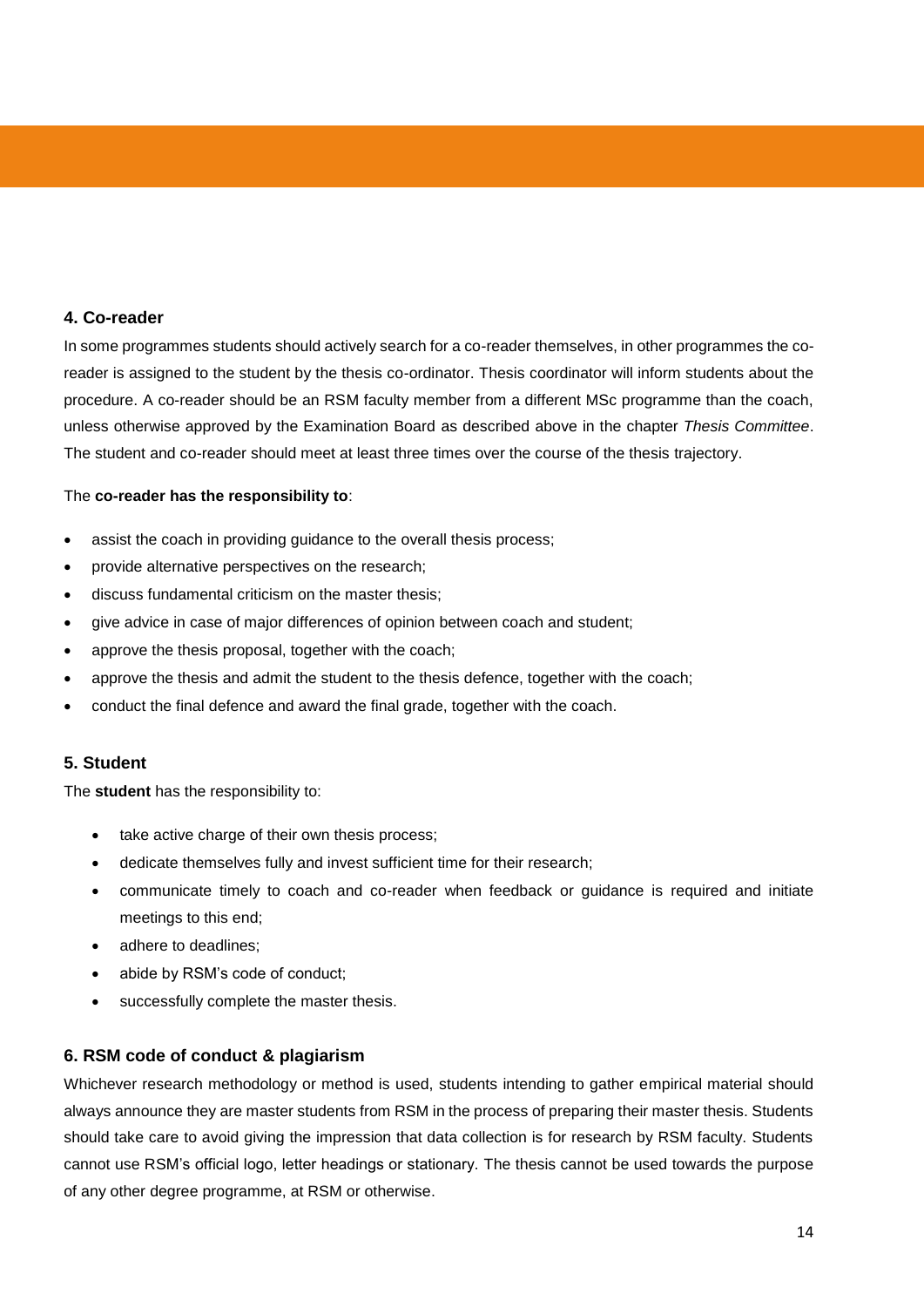#### **Plagiarism**

The thesis must consist exclusively of the student's original work, and must be unique to the student and programme in question. In all cases, the thesis' author assumes responsibility for its content.

In cases where the work cites, builds on or uses research or data provided by others, the report should acknowledge and reference this in accordance with recognized reference styles as referred to in the Handout Referencing 2016. Inadequate referencing will be considered plagiarism. Please note that **all** theses (final proposal and final thesis) will be scanned for plagiarism. Every case of plagiarism shall be reported to the Examination Board. The Examination Board may impose a sanction, which varies from reprimand to exclusion from examinations for up to one year.

Relevant digital documents towards communicating the rights and obligations of students are:

- [RSM Code of Conduct;](http://www.rsm.nl/fileadmin/PDF/Current_Students/Master/2.5_Code_of_Conduct_2008.pdf)
- [Scientific Integrity:](http://www.eur.nl/english/eur/publications/integrity/scientificintegrity/) EUR.nl;
- [Handout Referencing 2017;](https://www.rsm.nl/fileadmin/Images_NEW/Sites/Examination_Board/Handout_referencing_2017_English_Version.pdf)
- **[Brochure Cheating and Plagiarism;](http://www.eur.nl/english/eur/publications/cheating_and_plagiarism/)**
- **[Student Charter:](http://www.eur.nl/english/essc/legal_position/student_charter/) EUR.nl.**

#### <span id="page-14-0"></span>**7. Complaints**

If a student is dissatisfied with the guidance of a coach and/or co-reader, it is important to address the issues directly with the coach and/or co-reader and/or thesis coordinator as soon as possible and well before the thesis will be graded. After grading, nothing can be adjusted anymore. Also keep in mind that the management of the process is a component of the assessment matrix: the student is supposed to take charge of the thesis process and to plan sufficient meetings with the coach and co-reader.

If the issues is not resolved by the informal approach, a student can submit a formal complaint to the Examination Board via its [web portal.](https://request-eb.rsm.nl/) All relevant applicable documents, such as the coach and/or co-reader's and/or thesis coordinator's response, must be attached to this submission. The Examination Board will investigate the complaint on the basis of the submitted documents and will conduct its own research in conjunction with these. Both the complainant and the involved examiners will be heard in the following investigation. Within six weeks of lodging the complaint, the Examination Board will inform the complainant of its subsequent findings and any conclusions that may have been drawn.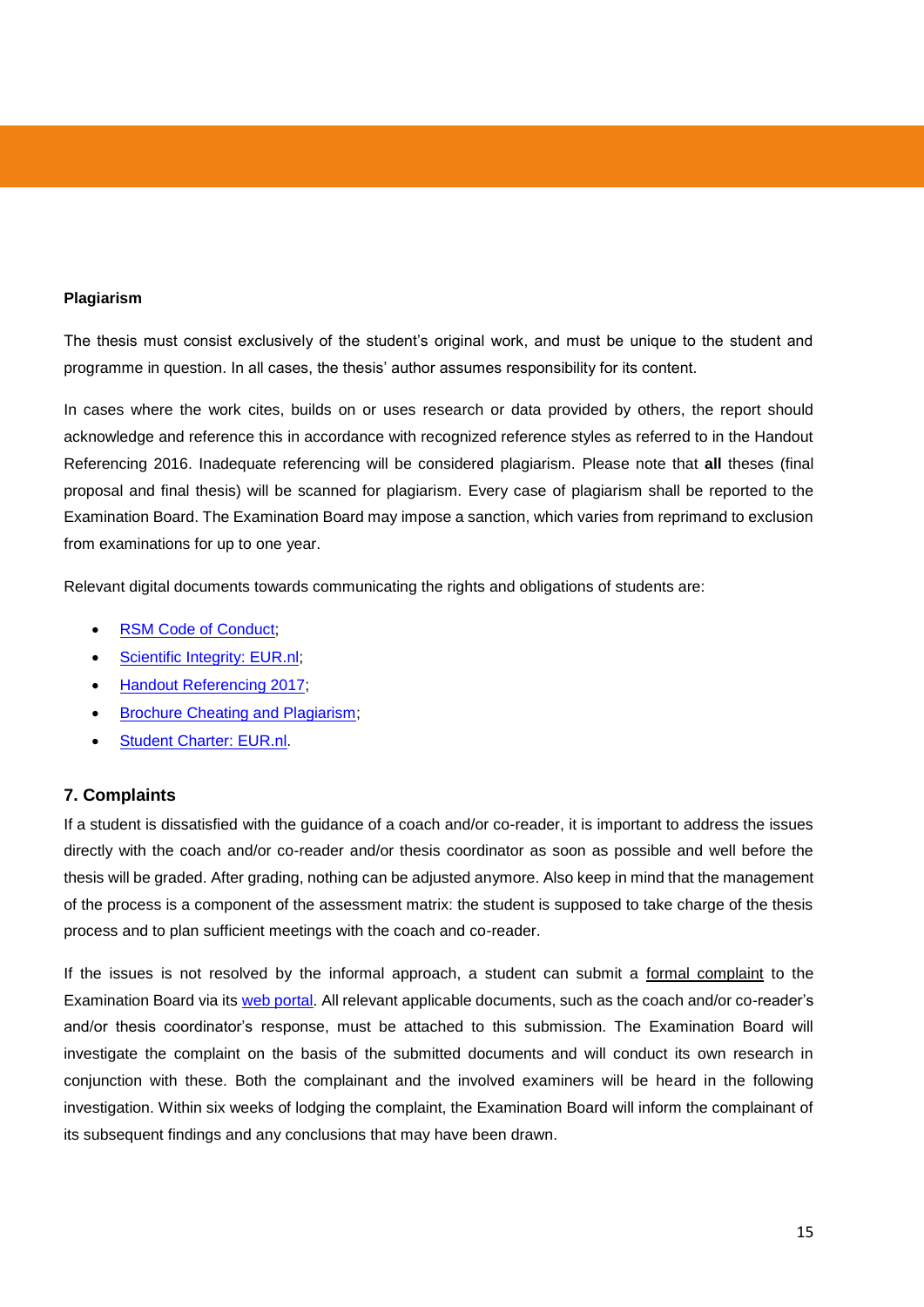Please note: A complaint cannot concern the grade awarded. If the grade does not live up to expectations, the student may lodge an appeal with the Examination Appeals Board via the EUR Legal Protection Facility: [legal.protection@eur.nl.](mailto:legal.protection@eur.nl) The appeal has to be submitted within six weeks of the announcement of the grade.

#### <span id="page-15-0"></span>**Other master thesis issues**

#### <span id="page-15-1"></span>**1. Thesis Online Platform (TOP)**

RSM makes use of an online platform to support the thesis process, called Thesis Online Platform (TOP): **<https://top.rsm.nl/>**. Students will submit their final proposal and final thesis in the system. Coaches and coreaders will approve or disapprove the documents in TOP. At the end, after the defence, the final assessment and grading is also recorded in TOP.

#### <span id="page-15-2"></span>**2. Student evaluation of the thesis trajectory**

Upon submission of the final thesis in TOP, students are asked to complete an evaluation of the thesis trajectory, their coach, and their co-reader. Students should give their honest and professional opinion. The results will only be made available to the coaches and co-readers after the final thesis grade has been registered in Osiris. Students thus need not fear for their thesis grade when being critical.

#### <span id="page-15-3"></span>**3. Timing and deadlines**

The thesis trajectory is offered only once a year<sup>6</sup>. There will be no thesis supervision outside the trajectory, nor any additional thesis supervision for a thesis re-sit. The trajectory is divided in three stages: the research methods course, the proposal, and the final thesis. Students can fail in each of these three stages. When this happens, the student has to retake the trajectory the following year and has to choose a new thesis topic and will have a new coach. Please see figure 1 on page 4 for a schematic overview of the thesis trajectory.

Master programmes will set their own deadlines for the submission of the proposal and final thesis. The deadlines will be communicated by the thesis coordinator.

#### <span id="page-15-4"></span>**4. Exemptions from deadlines**

Only in the following exceptional situations, deviations from thesis deadlines are possible:

#### *1. An ambitious or extensive thesis*

 $\overline{a}$ 

An extension may be granted by the relevant MSc-programme (by the Academic Director and/or Thesis Coordinator) on the following grounds:

<sup>&</sup>lt;sup>6</sup> For most programmes it is offered in spring. For the MSc IM-CEMS, FI-A and MiM it is offered in autumn.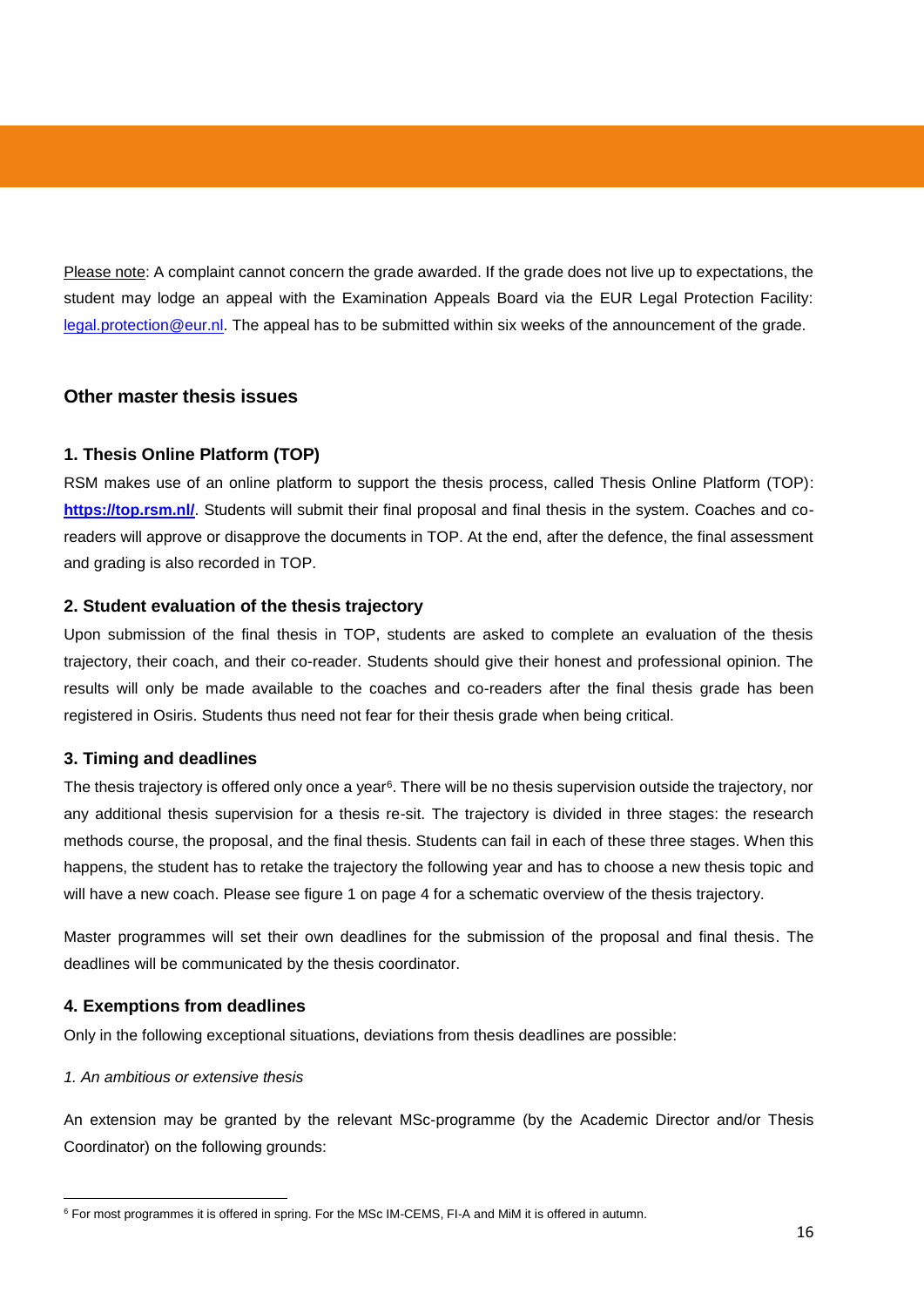- The student is an excellent student who has undertaken a research project of which the importance transcends a 'normal' MSc thesis;
- This research project is too ambitious or extensive to be completed within the normal deadlines;
- Coach and co-reader need to agree upon the necessity and desirability for an extension, referring to the talents of the students, the context in which this research takes place and the significance of the endeavour either for RSM or for the research field as a whole.

#### *2. Special circumstances*

The Examination Board may grant an exemption in case a student has met with unfortunate circumstances beyond his/her control. The Examination Board will only take requests into consideration which include positive advice of a student adviser in case of personal circumstances as well as the confirmation of the coach an co-reader that:

- the student has worked hard during the spring trajectory and has been on time with deliverables (if possible given the circumstances);
- the extension in order to finish the thesis is no longer than approximately one month;
- the coach and co-reader are willing and have the opportunity to supervise the student for the extension period.

Timely and well-documented requests will be ruled upon as soon as possible, preferably within two weeks, and ultimately within four weeks.

#### <span id="page-16-0"></span>**5.** *Judicium***: classifications of the Master of Science degree**

A master thesis can be graded from 5.5 to 10 in half-point increments. All master core courses and master electives, including the master thesis, and other courses that appear on the list of grades, will be factored into the determination of the grade point average (GPA). The GPA is calculated by multiplying the grade of an individual course by the number of ECTS of that course and then dividing the total by the total number of ECTS. Courses for which no grade is determined, such as tests assessed with a 'pass' or 'fail', are excluded from the GPA calculation.

The *judicium* is a classification of the GPA. The classification *cum laude* will be awarded if the student has fulfilled at least the following conditions:

- a. the average of the grades for the examinations under the Dutch grading system as displayed on the list of grades, weighted on the basis of the credits, is an 8.25 or higher;
- b. the grade for the examination of the thesis trajectory is at least an 8.0;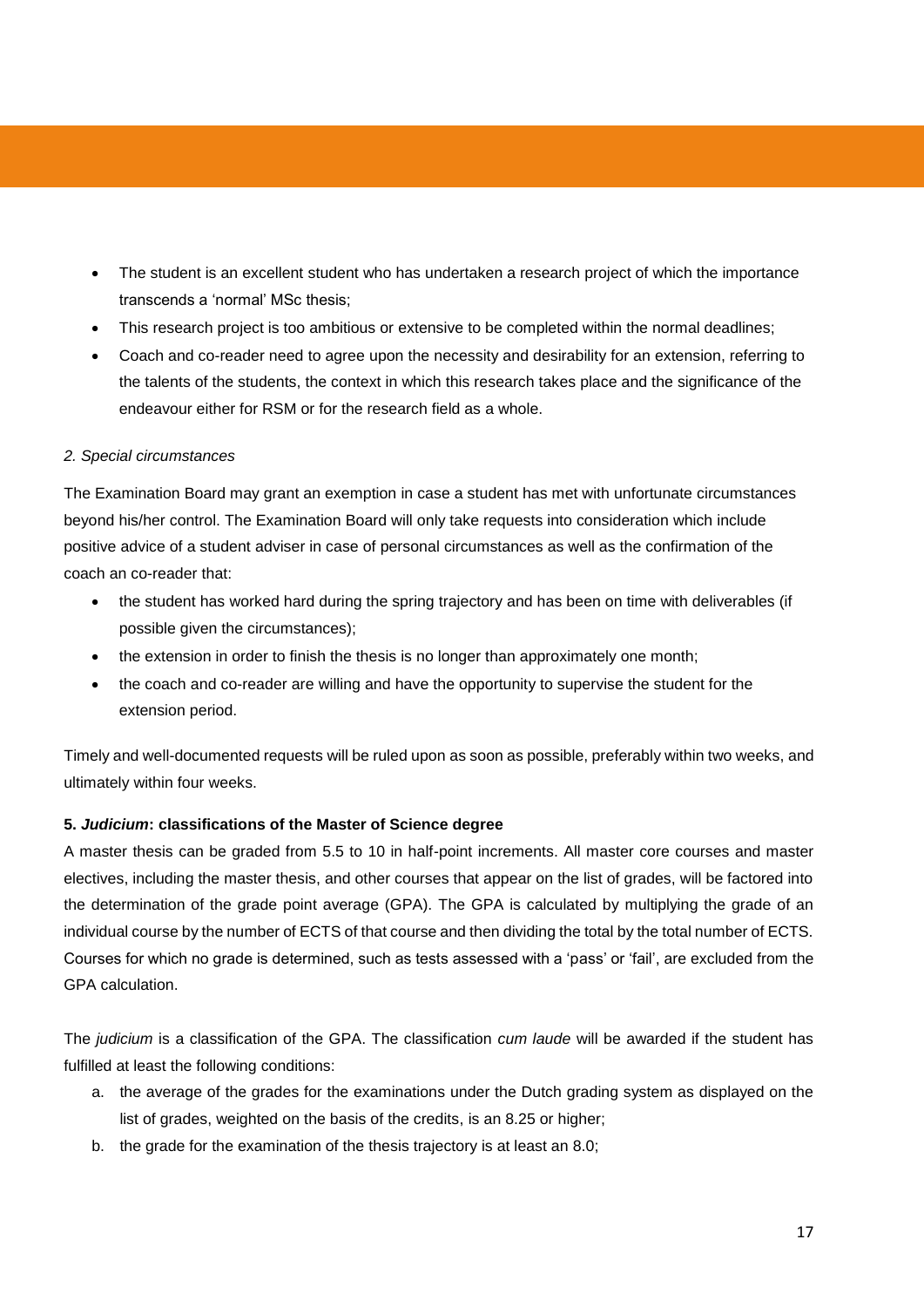c. no more than one examination or test (i.e. an officially recorded grade in Osiris) has been taken more than once (this applies from cohort 2013-2014 onwards). The thesis proposal is excluded from this rule.

The classification *summa cum laude* will be awarded if the student has fulfilled at least the following conditions:

- a. the average of the grades for the examinations under the Dutch grading system as displayed on the list of grades, weighted on the basis of the credits is an 9.0 or higher;
- b. the grade for the examination of the thesis trajectory is at least an 9.0, and
- c. no examination or test (i.e. an officially recorded grade in Osiris) has been taken more than once. The thesis proposal is excluded from this rule.

#### <span id="page-17-0"></span>**6. Graduation in pairs**

A master thesis is considered an individual project. Students may not complete a thesis project jointly with a classmate or fellow student.

#### <span id="page-17-1"></span>**7. Combining the thesis with an internship**

Combining the thesis with an internship is not recommended as internship obligations will compete with the very strict timeline for the thesis trajectory and elective requirements. Some programmes offer the possibility to substitute a 6 ECTS elective with a company project<sup>7</sup>. Students are advised to pursue an internship in the summer, or after finalising the thesis.

#### <span id="page-17-2"></span>**8. Master thesis repository**

After graduation the master thesis is stored in the Erasmus University Thesis Repository and is publicly accessible via [thesis.eur.nl.](https://thesis.eur.nl/) The user can view the title, name of the author and keywords. ERNA login credentials are required for the document download.

#### <span id="page-17-3"></span>**9. Thesis defence is not graduation**

Finishing the thesis does not necessarily mean that a student also graduates. To graduate, a student must fulfil all curriculum components. When this is done, the student can apply for the diploma by submitting an online [Application form Master C](http://www.eur.nl/essc/studentenadministratie/afstuderen/master/rotterdam_school_of_management_erasmus_university/)ertificate. The Exam Administration will send a notification e-mail with details on when & where the diploma and grade list can be collected.

Please note that the Examination Board is under legal obligation to actively issue the degree once all curriculum components are met.

 $\overline{a}$ <sup>7</sup> Please check with your programme if this is possible. At the time of writing the following three programmes offered this possibility: Supply Chain Management, Business Information Management, and Management of Innovation.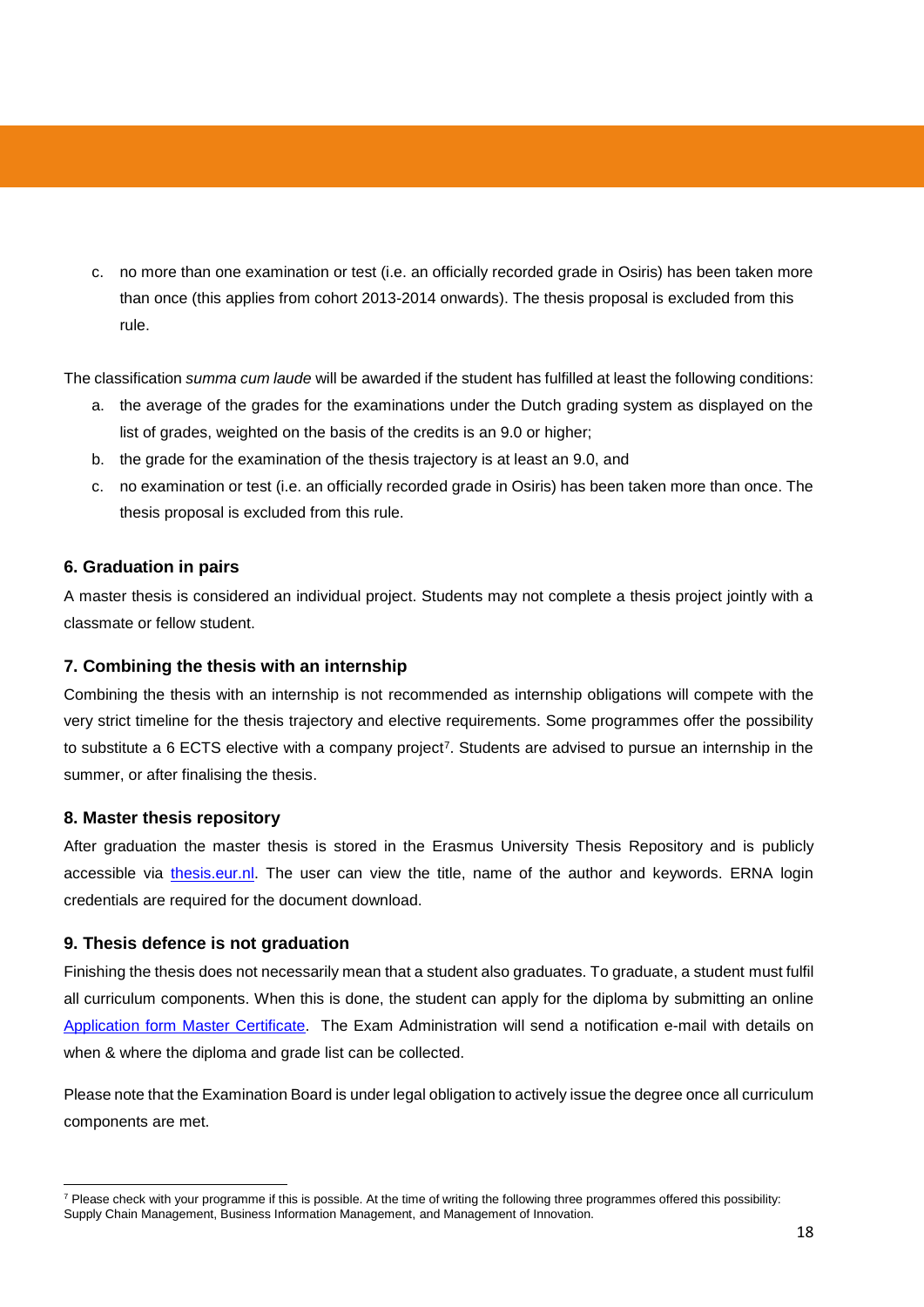If students wish to pursue an internship or exchange after finalizing the master programme, a postponement of issuing degree can be granted. More information about it is available on the [RSM Current Students site.](http://www.rsm.nl/master/current-students/master/postponement-of-issuing-your-degree/)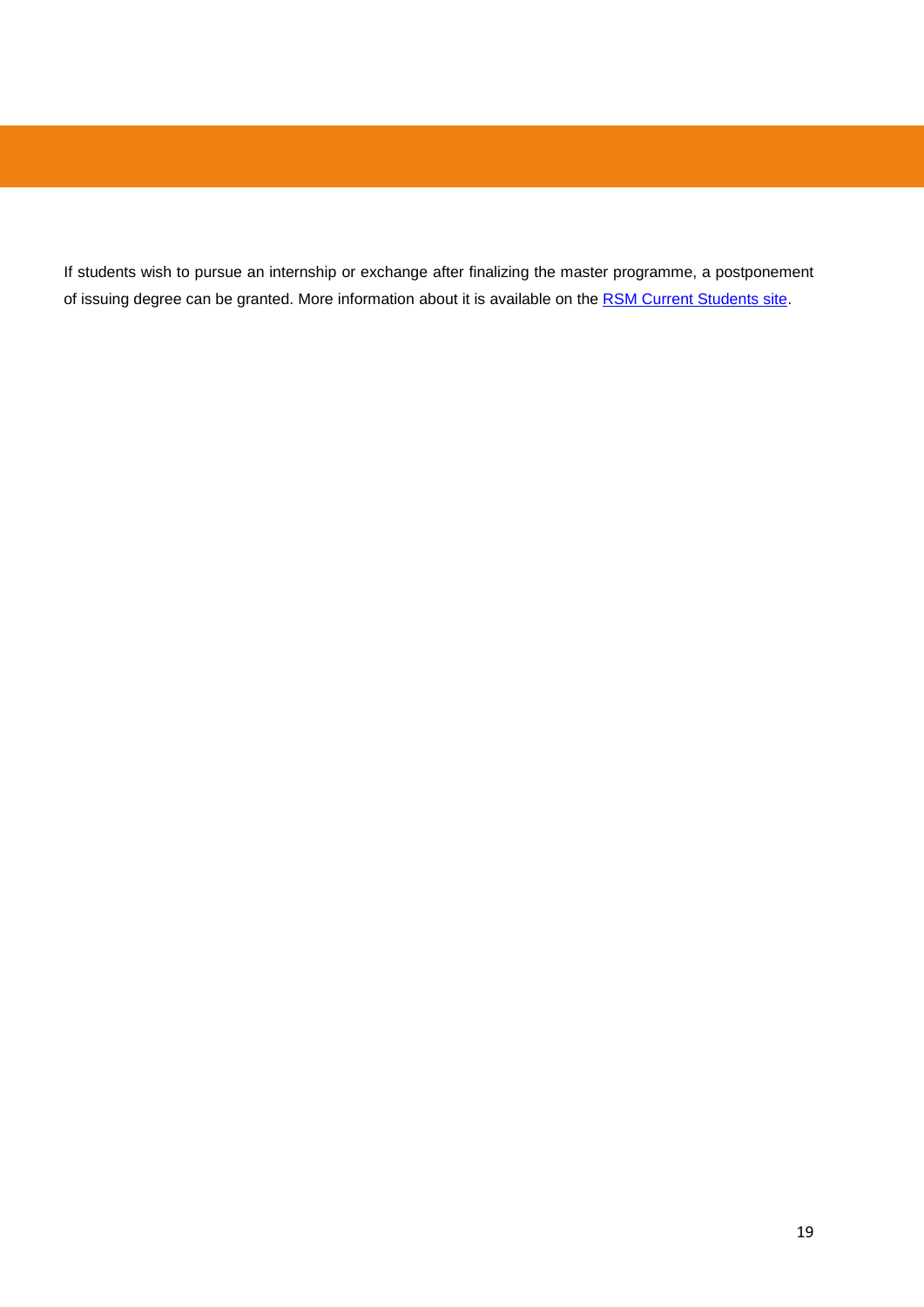## <span id="page-19-0"></span>**Appendix 1: Find your master thesis coordinator**

| <b>Accounting &amp; Financial Management</b> | thesis.ac@rsm.nl    |
|----------------------------------------------|---------------------|
| <b>Business Information Management</b>       | thesis.bim@rsm.nl   |
| <b>Strategic Entrepreneurship</b>            | thesis.eship@rsm.nl |
| Finance & Investments                        | thesis.fi@rsm.nl    |
| Finance & Investments - Advanced             | thesis.fia@rsm.nl   |
| <b>Global Business &amp; Sustainability</b>  | thesis.gbs@rsm.nl   |
| Human Resource Management                    | thesis.hrm@rsm.nl   |
| <b>Marketing Management</b>                  | thesis.mm@rsm.nl    |
| Management of Innovation                     | thesis.mi@rsm.nl    |
| Organisational Change & Consulting           | thesis.occ@rsm.nl   |
| <b>Strategic Management</b>                  | thesis.sm@rsm.nl    |
| <b>Supply Chain Management</b>               | thesis.scm@rsm.nl   |
| <b>International Management</b>              | thesis.im@rsm.nl    |
| Master in Management                         | min@rsm.nl          |